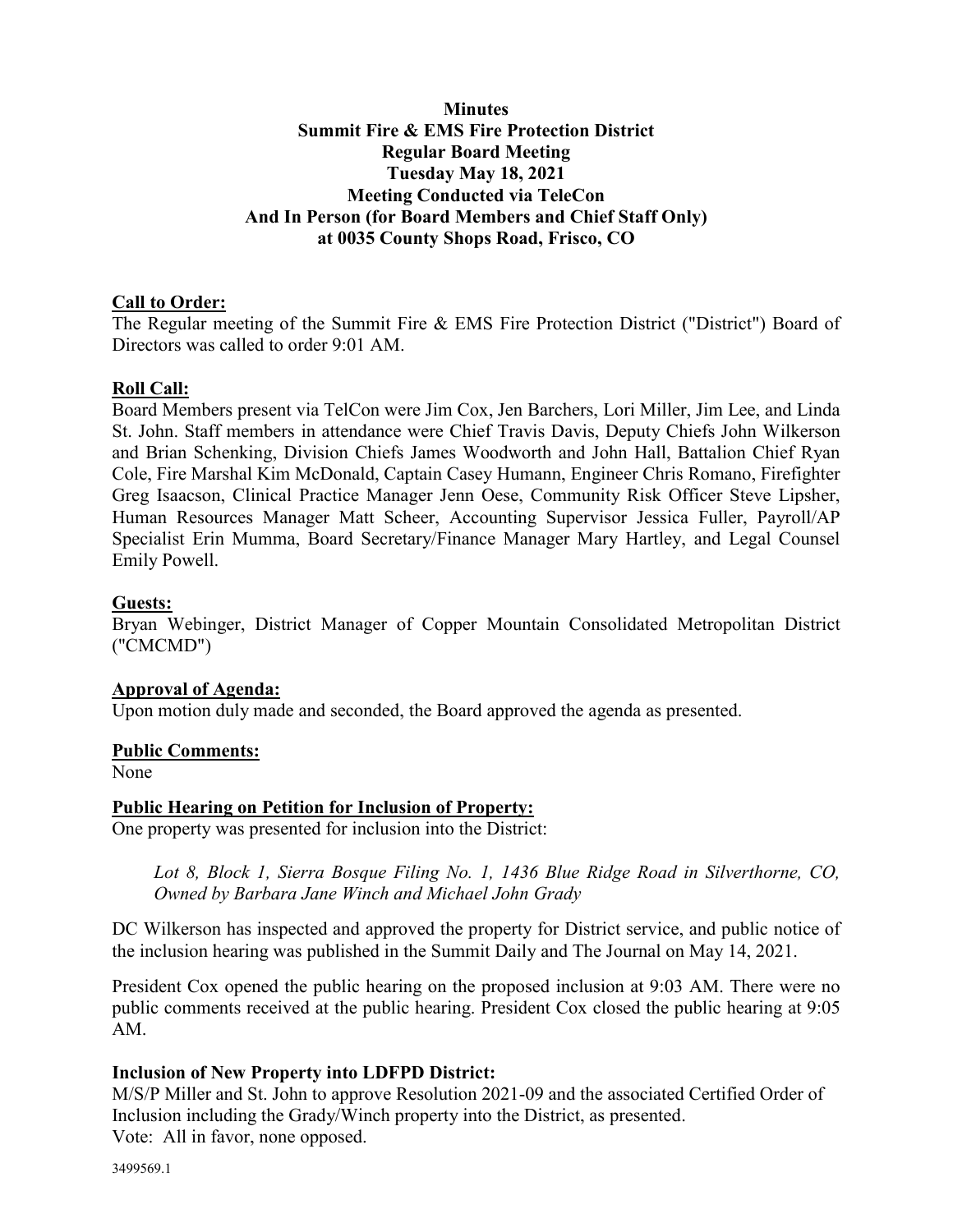## **Consent Agenda:**

The following items were presented: Minutes for Board Meetings: April 20, 2021 Regular meeting Warrants: April 17, 2021 – May 14, 2021 Financial Report for all funds - April 2021 After discussion and questions,

M/S/P Lee and Barchers to approve the Consent Agenda as presented. Vote: All in favor, none opposed.

## **New Business:**

## **Oath and Badge Pinning Ceremony:**

HR Manager Scheer reported that the badge pinning and oath ceremony will be postponed until this summer.

## **Salary Range Update:**

HR Manager Scheer presented the May 1, 2021 salary ranges for the District to the Board. The two changes made include the addition of the Accounting Supervisor position in lieu of the Senior Accountant, which Jessica Fuller accepted in taking on supervisory job duties under the Accounting Supervisor job title, and the change of title from Inspector I to Inspector I/Permit Technician.

After discussion and questions,

M/S/P Barchers and Lee to approve the May 1, 2021 Salary Ranges Schedule as presented. Vote: All in favor, none opposed.

## **Consider Resolution 2021-07 Assuming Document Retention & Destruction Schedule from the Authority:**

Attorney Powell presented Resolution 2021-07, directing the District to assume the Summit Fire & EMS Authority's ("Authority") Document Retention and Destruction Schedule as approved by the State of Colorado Archivist. The pending dissolution of the Authority requires the District to assume this Schedule as its own. If the State Archivist does not approve the assumption, then the District will need to adopt the most recent version of the Schedule; however, the preference is to continue with the District's current document retention and destruction practices. After discussion and questions,

M/S/P Miller and St. John to approve Resolution 2021-07 Assuming the Document Retention and Destruction Schedule Adopted by the Summit Fire & EMS Authority and Approved by the Colorado State Archivist Effective October 25, 2018, as presented. Vote: All in favor, none opposed.

## **Consider Resolution 2021-08 Adopting CO Open Records Act (CORA) Policy and Schedule for Fees and Charges:**

Attorney Powell presented Resolution 2021-08 to the Board. The Authority had a CORA policy in place but a CORA policy is needed for the District. This Resolution updates the policy to current rules and regulations by the CDPHE and HIPAA, especially for medical records and research and retrieval fees. If this Resolution is adopted, it will need to be posted on the District website as soon as possible. A public records request form is also added to this policy and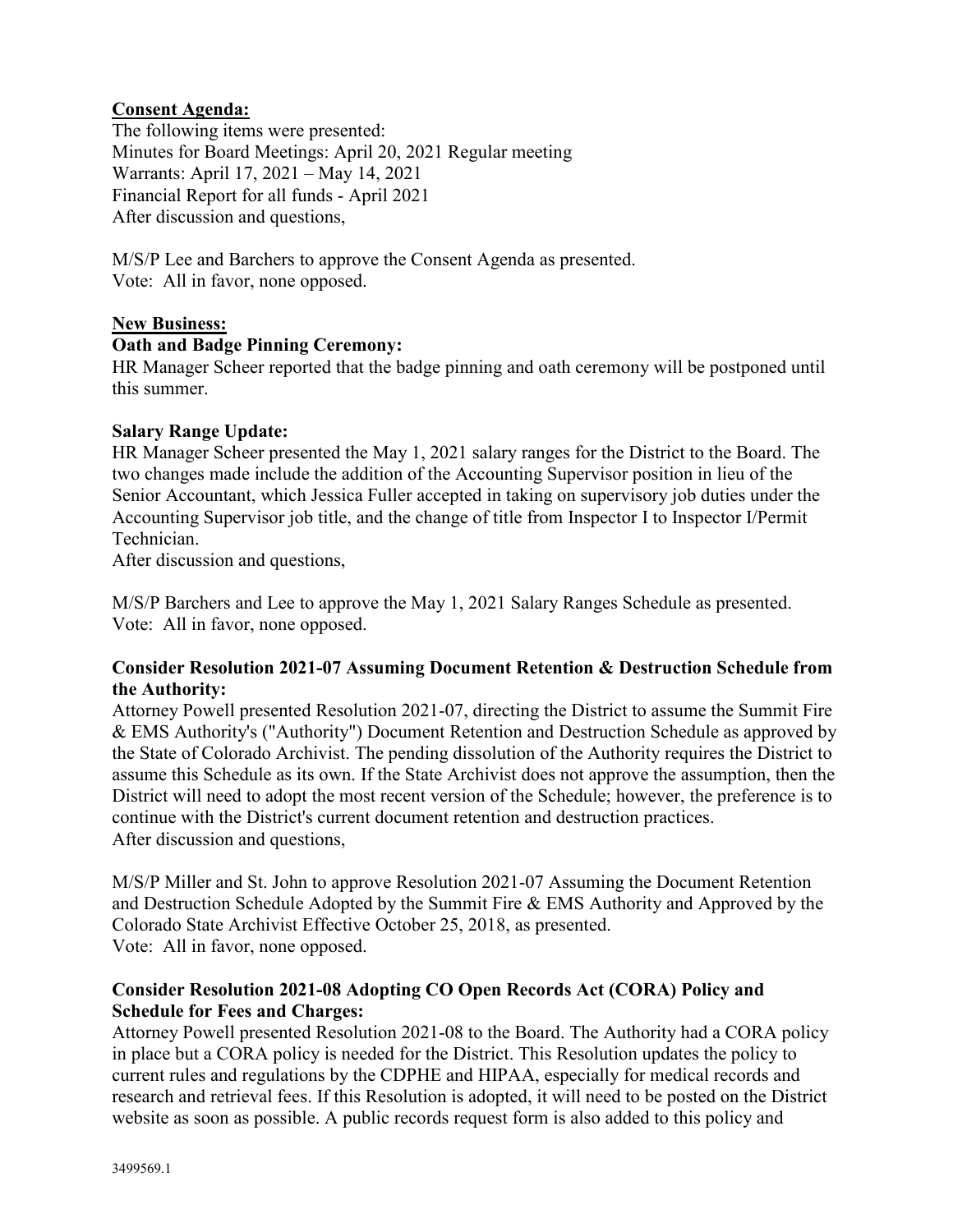attached as an appendix. This form is not required by law, but the District is entitled to require it and it streamlines all future CORA requests and adds consistency in the process. DC Schenking has been identified as the staff member who will be receiving these requests. After discussion and questions,

M/S/P Lee and Miller to approve Resolution 2021-08 as presented. Vote: All in favor, none opposed.

## **Continued Business:**

## **Consider Adoption of Final Impact Fee Study:**

Attorney Powell discussed with the Board the adoption of the final Tischler/Bise impact fee study and the Resolution establishing an impact fee. Attorney Powell brought to the Board's attention Paragraph 3 of the Resolution, which states that the District and the developer may mutually determine whether the developer will make an "in-kind" contribution in lieu of paying all or part of the District impact fee. This includes items such as land for a future fire station or a new apparatus. This does not mean that the Board has to accept an "in-kind" contribution in lieu of an impact fee, but allows flexibility if desired.

The approval of the TischlerBise impact fee study and the Resolution is the first step in moving forward with the implementation of impact fees within the District's jurisdiction. The District may wish to consider holding a meeting with the County and Towns (Silverthorne, Frisco and Dillon) to discuss the implementation of impact fees following adoption of the study and Resolution.

After discussion and questions,

M/S/P Miller and Lee to approve the Adoption of the TischlerBise final Impact Fee Study as presented.

Vote: Four in favor, one abstention. Director Barchers recused herself from voting due to her role on the Town of Dillon Council.

## **Consider Resolution 2021-06 Establishing an Impact Fee and Adopting the Impact Fee Schedule:**

After discussion and questions,

M/S/P Lee and Miller to approve Resolution 2021-06 as presented. Vote: Four in favor, one abstention. Director Barchers recused herself from voting due to her role on the Town of Dillon Council.

# **Mill Levy Discussion and Analysis Review:**

Chief Davis presented information regarding determining the amount of the mill levy increase to seek at the November election, including EMS billing options for residents and property taxpayers, impacts to revenues, and the costs of EMS.

Finance Manager Hartley reviewed the mill levy analysis report with the Board, including adjusting the property value increase for the latest assessed valuation through June 30, 2020.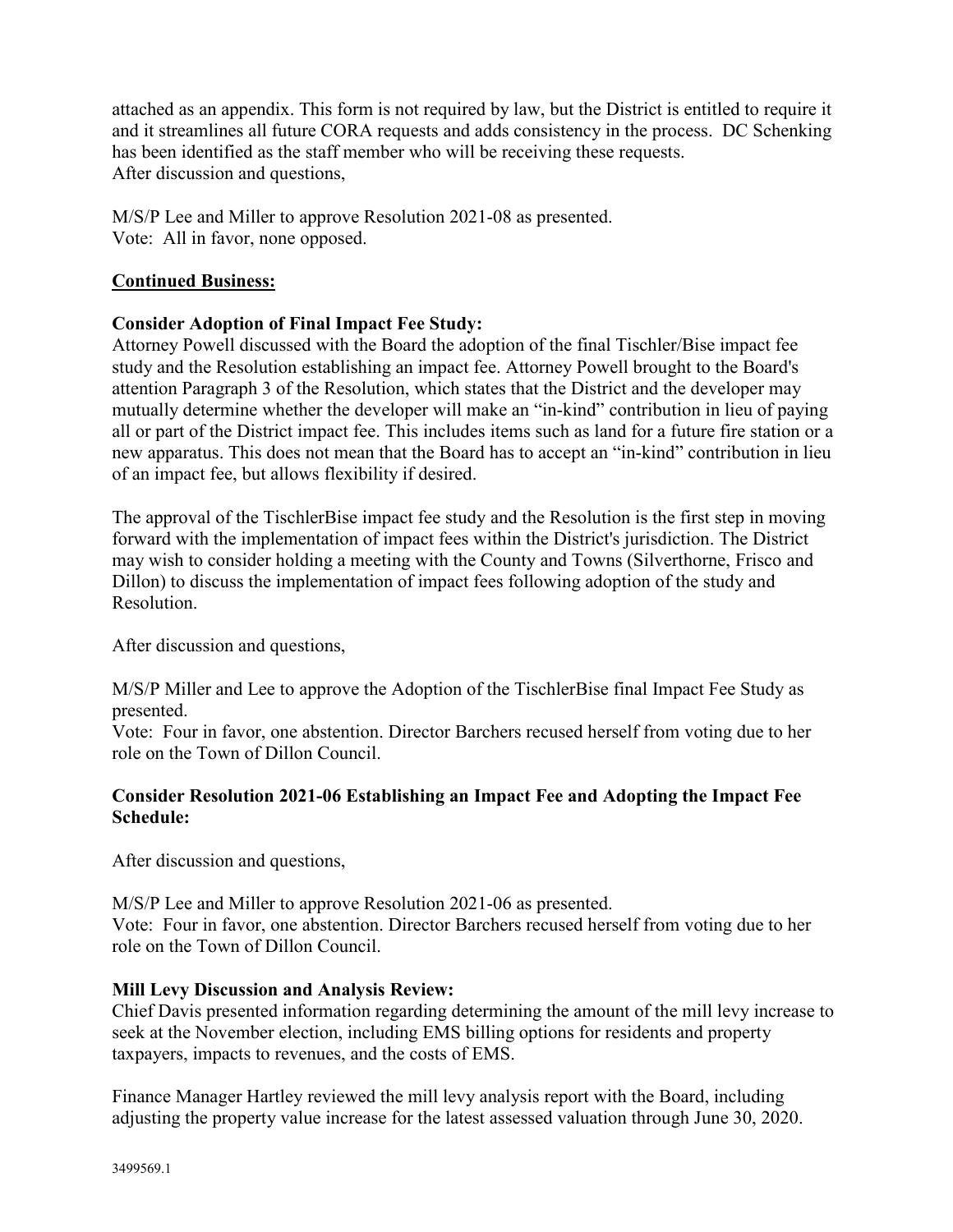The Board directed staff and legal counsel to prepare a Resolution Calling for Election for the Board's consideration at the June meeting.

#### **Director Cox Resignation Discussion:**

The Board discussed the options for filling the vacant Director's seat that will be created upon Director Cox's upcoming resignation. The next steps include identifying a Board appointee at the June or July Board meeting. Director Miller would like to see Director Cox stay through the July Board meeting in order to participate in Chief Davis's performance evaluation. The Board agreed to move up the Fire Chief evaluation process that was done in October for the previous chief. This moves the process to coincide with the annual staff evaluations.

#### **Authority Dissolution Update:**

Attorney Powell updated the Board regarding the progress of the assignment/termination of the Authority's contracts to the District. Once the contracts are assigned or terminated as appropriate, and the 2020 audit is complete, the Authority will move toward dissolution.

#### **Staff Reports:**

Attorney: In addition to the written report, Attorney Powell reported working on a Resolution for the District's adoption of the 2018 Fire Code at the June Board meeting. This will include the County's amendments of the 2018 Fire Code that the Board of County Commissioners recently adopted.

High Country Training Center: Director Miller reported the HCTC will be meeting the second week in June, and the Budget looks good. They hope to hear soon on the start of the capital asphalt project. Director Barchers attends this meeting as part of the Town of Dillon Council.

Wildland Council: Director Cox reported that the next meeting is Thursday, May 20, 2021. The Board will need to appoint a new Director to attend these meetings following his resignation.

Finance: In addition to the written report, Finance Manager Hartley reported that the 2020 audited financial statements will be ready for review at the June Board meetings for both the Authority and District. Finance Manager Hartley shared starting a benefit transition meeting to help support HR Manager Scheer in the transfer of the District's civilian employee retirement plans from ICMA to either the FPPA Statewide Defined Benefit Plan or to another vendor, as well as reviewing an update to the Sterling Board Room for audio visual needs.

Human Resources: Nothing in addition to the written report.

Community Risk Officer: In addition to the written report, CRO Lipsher reported that the backyard camp fire permits need to be renewed annually for everyone in the County.

Community Risk Division: In addition to the written report, Fire Marshal McDonald reported on the addition of the Stage 1 and 2 Summit County fire restriction language in the Board packet that was approved by the Summit County Board of County Commissioners.

Admin Support Services: In addition to the written report, DC Schenking and Director Miller publicly thanked Lt Laurina and staff on the successful approval of the Accreditation Annual Compliance Report.